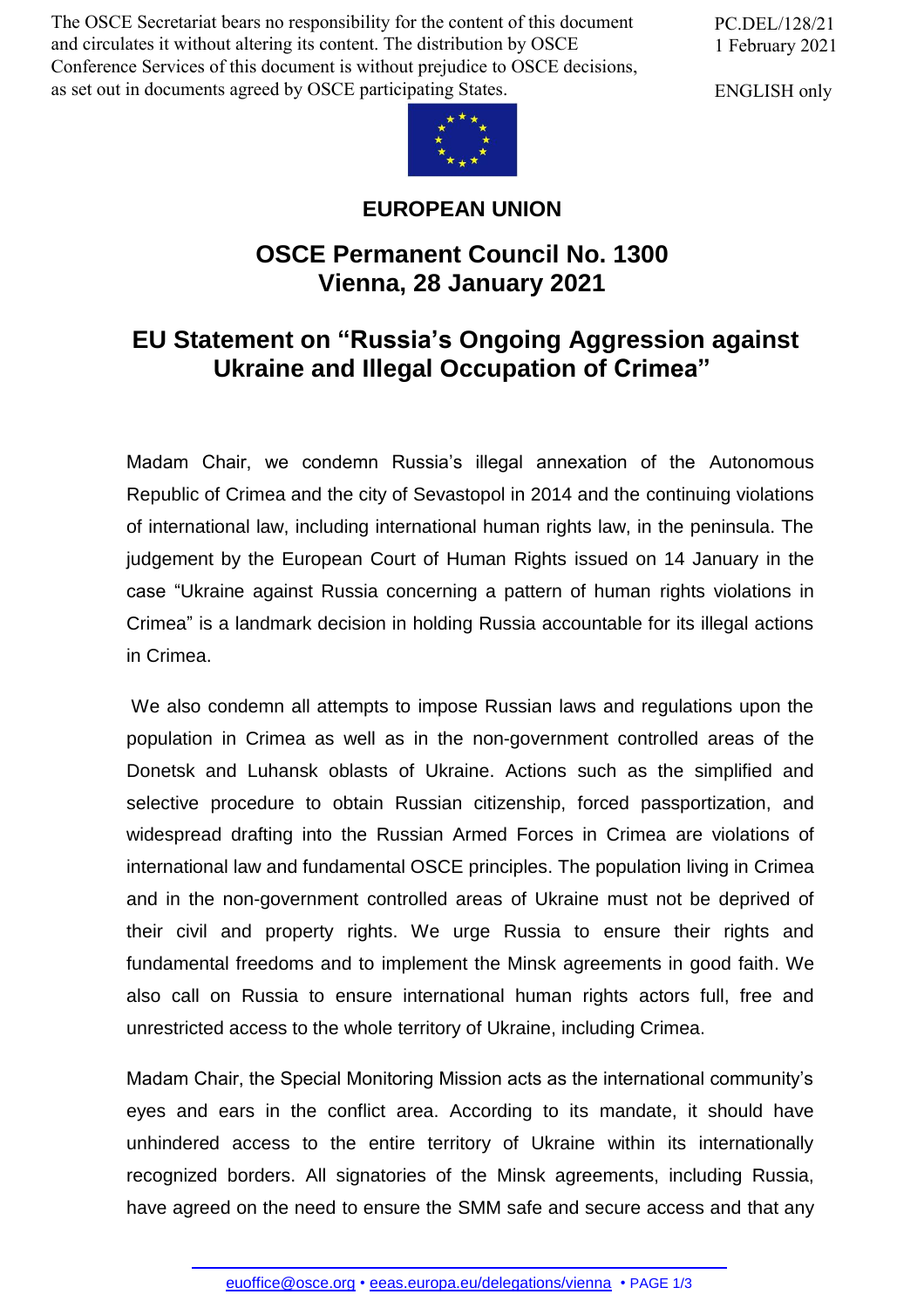restriction of their freedom of movement deserves a rapid response. Nevertheless, the SMM is prevented from accessing Crimea and is facing consistent impediments to its freedom of movement, overwhelmingly in areas held by the Russia-backed armed formations and especially in the areas adjacent to the Ukraine-Russia State border. We urge the Russian Federation to ensure the SMM access to Crimea and to use its considerable influence over the armed formations it backs in order to make sure that all undue restrictions on the SMM are removed.

There are also frequent deliberate targeting and destruction of SMM assets, such as the UAVs. We call on the sides to contribute to halting these unacceptable impediments. Those responsible for any wilful damage, destruction or loss of SMM UAVs and other assets, should be held accountable, both politically and financially.

We reiterate our strong support to the Chairpersonship for its work towards a sustainable resolution of the conflict. We also strongly support the Normandy Format and the Trilateral Contact Group in facilitating the implementation of the Minsk agreements. However, we regret that the negotiations continue to encounter the same stumbling blocks. We commend the political will and constructive approach shown by Ukraine on the settlement of this conflict and urge Russia, as a party to the above mentioned formats, to reciprocate by implementing the provisions it has committed itself to.

We urge the sides to do their utmost to agree on the security conditions necessary for carrying out repair and reconstruction works regarding infrastructure, for example the gas distribution station near Marinka which, along with the gas pipeline, was damaged in June 2014. Fourteen thousand residents of Krasnohorivka and Marinka depend on this station for heat supply.

The dire humanitarian situation in the conflict area must be alleviated. In this context, we welcome the steps taken by Ukraine to open the Shchastia and Zolote EECPs and urge Russia to use its influence in order to ensure a synchronized and transparent opening of these two EECPs in the line with the commitments made at the Normandy Summit in Paris and in the TCG, as well as the reopening of all currently closed EECPs.

We welcome the fact that the ceasefire continues to largely hold. Still, we regret the worsening trend in incidents at the contact line. We have received several